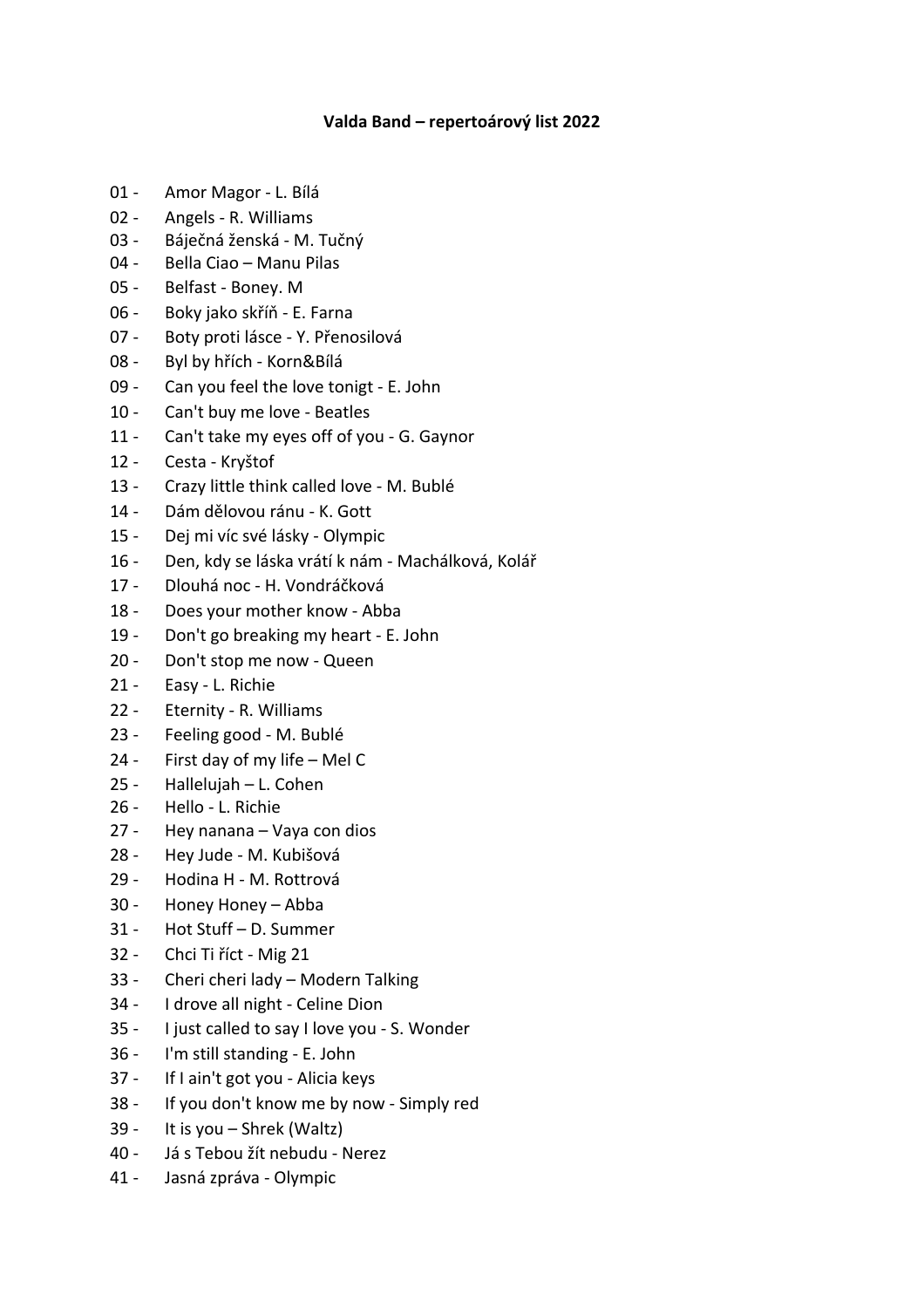- 42 Jednou mi fotr povídá Šakalí léta
- 43 Johnny BB Goode Chuck Berry
- 44 Konec dětských snů / everything I do L. Machálková / B. Adams
- 45 Ku Praze uhání vlak Polka
- 46 Lady Carneval K. Gott
- 47 Let me entertein you R. Williams
- 48 Let's get laud J. Lopez
- 49 Livin' la vida loca R. Martin
- 50 Ma cherie Jive
- 51 Mack the knife R. Williams
- 52 Mamma Mia Abba
- 53 Mercy Duffy
- 54 Million reasons Lady Gaga
- 55 Modrá J. Kirschner
- 56 Modrej dým Black Milk
- 57 My Way F. Sinatra
- 58 Na kolena I. Hlas
- 59 Na ptáky jsme krátký J. Ledecký
- 60 Na ostří nože E. Farna
- 61 Nafrněná B. Poláková
- 62 Natalie I. Csaková
- 63 Nebudeme sedět doma H. Vondráčková
- 64 Nechci Tě trápit / I'm so Excited
- 65 New York F. Sinatra
- 66 Nikdy nic nebylo Sto zvířat
- 67 Nonstop M. David
- 68 Okno mé lásky Olympic
- 69 One moment in time W. Houston
- 70 Optimista O. Lounová
- 71 Pár přátel M. David
- 72 Parta správná Pomáda
- 73 Pískovec L. Bílá
- 74 Povětrné střevíčky Valčík
- 75 Pretty Woman R. Orbison / K. Gott
- 76 Rome Morcheba
- 77 Rybitví JoJo band
- 78 Se bastasse una canzone E. Ramazzoti
- 79 Sea Cruise F. Ford
- 80 Sedmkrát Black Milk
- 81 Sex bomb T. Jones
- 82 Shallow Lady Gaga, B. Cooper
- 83 Shoop Shoop song Cher
- 84 Simply the best T. Turner
- 85 Sladké mámení H. Vondráčková